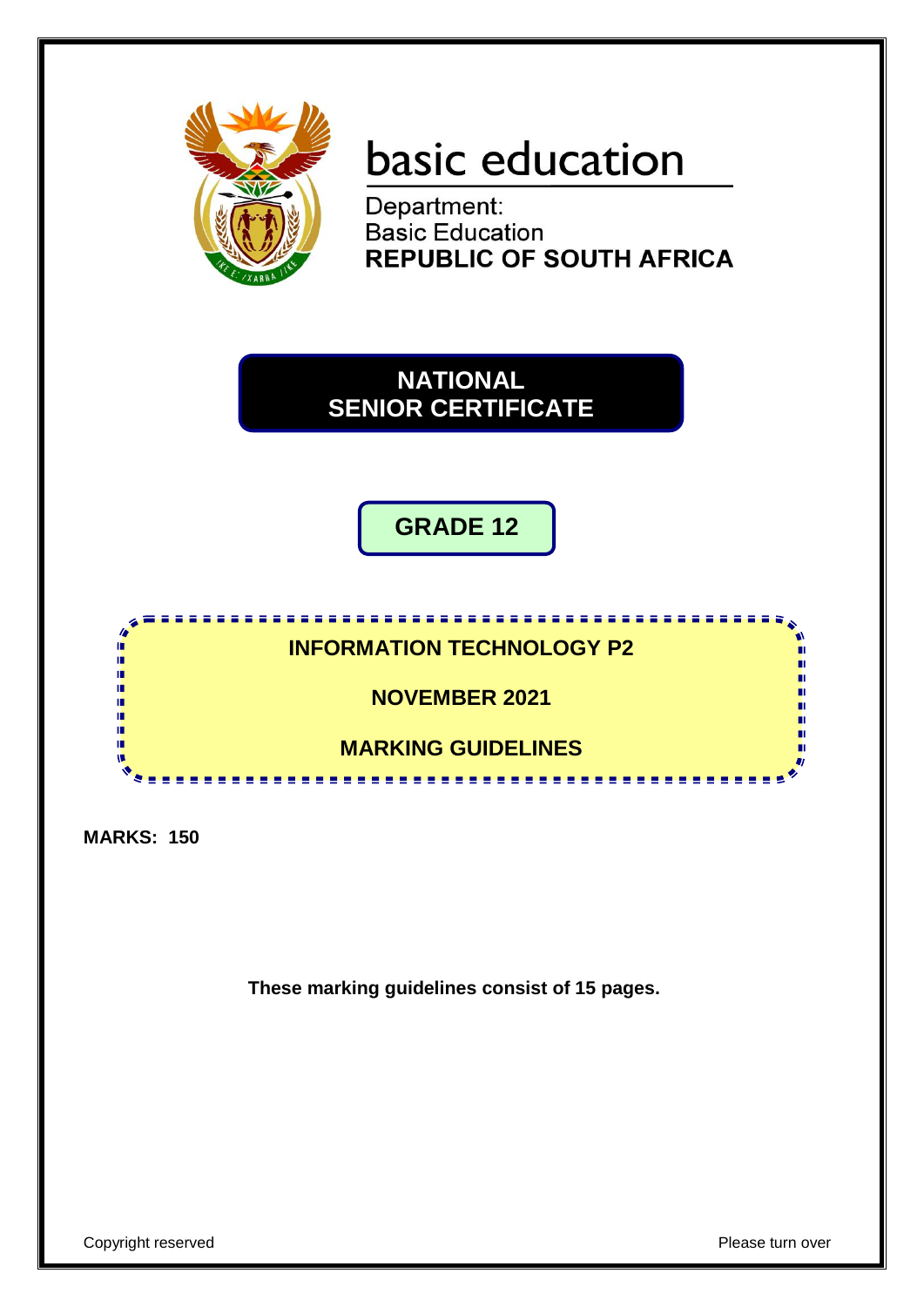#### **SECTION A: SHORT QUESTIONS**

#### **QUESTION 1**

|     |        |                        |                      | <b>TOTAL SECTION A:</b> | 15  |
|-----|--------|------------------------|----------------------|-------------------------|-----|
|     | 1.2.10 | D√                     | Information overload |                         | (1) |
|     | 1.2.9  | $\mathsf{B}\checkmark$ | <b>CMOS</b>          |                         | (1) |
|     | 1.2.8  | $A\checkmark$          | Social engineering   |                         | (1) |
|     | 1.2.7  | $P\checkmark$          | Record locking       |                         | (1) |
|     | 1.2.6  | $N\checkmark$          | <b>RFID</b>          |                         | (1) |
|     | 1.2.5  | M✓                     | Run time error       |                         | (1) |
|     | 1.2.4  | $J\checkmark$          | String-grid          |                         | (1) |
|     | 1.2.3  | $G\checkmark$          | Virtual memory       |                         | (1) |
|     | 1.2.2  | $\mathsf{I}\mathsf{v}$ | <b>BitTorrent</b>    |                         | (1) |
| 1.2 | 1.2.1  | $F\checkmark$          | Check digit          |                         | (1) |
|     | 1.1.5  | $\mathsf{B}\checkmark$ |                      |                         | (1) |
|     | 1.1.4  | $C\checkmark$          |                      |                         | (1) |
|     | 1.1.3  | $\mathsf{B}\checkmark$ |                      |                         | (1) |
|     | 1.1.2  | $C\checkmark$          |                      |                         | (1) |
| 1.1 | 1.1.1  | $A\checkmark$          |                      |                         | (1) |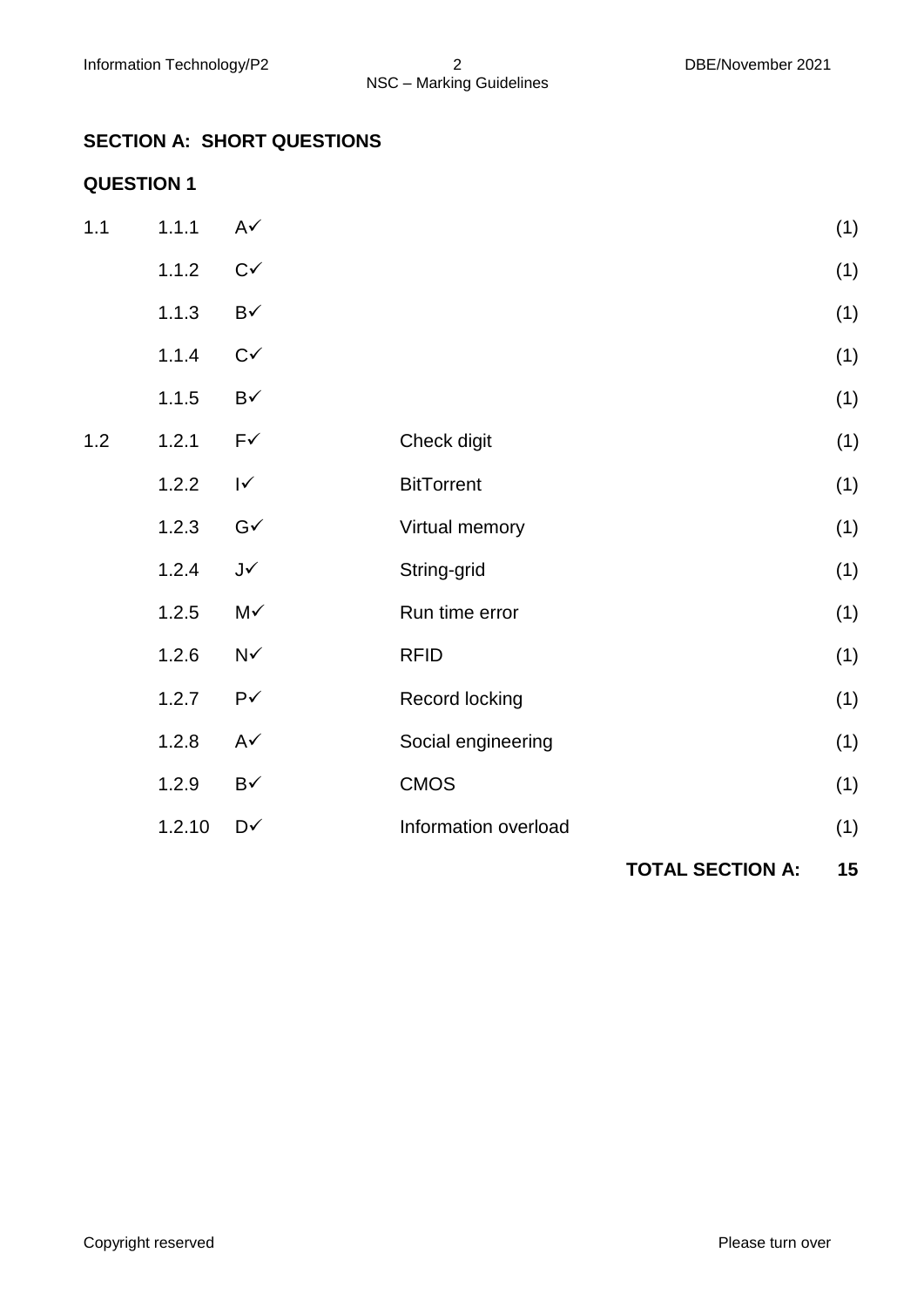#### **SECTION B: SYSTEMS TECHNOLOGIES**

#### **QUESTION 2**

| 2.1 | 2.1.1 | The source code of the software is available / accessable $\checkmark$ to view<br>and is editable.√<br>Two marks for editable (implies accessible)<br>One mark accessible / view / available              | (2) |
|-----|-------|-----------------------------------------------------------------------------------------------------------------------------------------------------------------------------------------------------------|-----|
|     | 2.1.2 | Any ONE (Free operating system): √<br>Linux<br><b>Red hat</b><br>$\circ$<br><b>Ubuntu</b><br>$\circ$<br>Chrome OS                                                                                         | (1) |
|     | 2.1.3 | Any TWO (Disadvantages of FOSS): √ √                                                                                                                                                                      |     |
|     |       | Lack of formal support<br>$\bullet$<br>No one to hold accountable for errors<br>Possible bugs/Unstable versions / malware<br><b>Different versions</b><br>$\bullet$<br>Not regularly updated<br>$\bullet$ | (2) |
| 2.2 | 2.2.1 | Defragmentation rearranges files $\checkmark$ that are fragmented / scattered $\checkmark$<br>on the HDD disc                                                                                             | (2) |
|     | 2.2.2 | Solid State Drive √                                                                                                                                                                                       | (1) |
|     | 2.2.3 | Any TWO (Why is SSD faster than HDD?): $\checkmark\checkmark$                                                                                                                                             |     |
|     |       | A SSD is electronic<br>No moving / mechanical parts<br>No increase latency due to read write heads having to find the<br>correct sectors/tracks                                                           | (2) |
| 2.3 | 2.3.1 | Any ONE (Virtualisation): ✓                                                                                                                                                                               |     |
|     |       | Virtualisation refers to creating an entity (referred to as a virtual<br>machine) that only exists in software.                                                                                           |     |
|     |       | It is a moopling that wine an the heat moopling and winning a                                                                                                                                             |     |

• It is a machine that runs on the host machine and running a different operating system as a guest operating system using the hardware of the host. (1)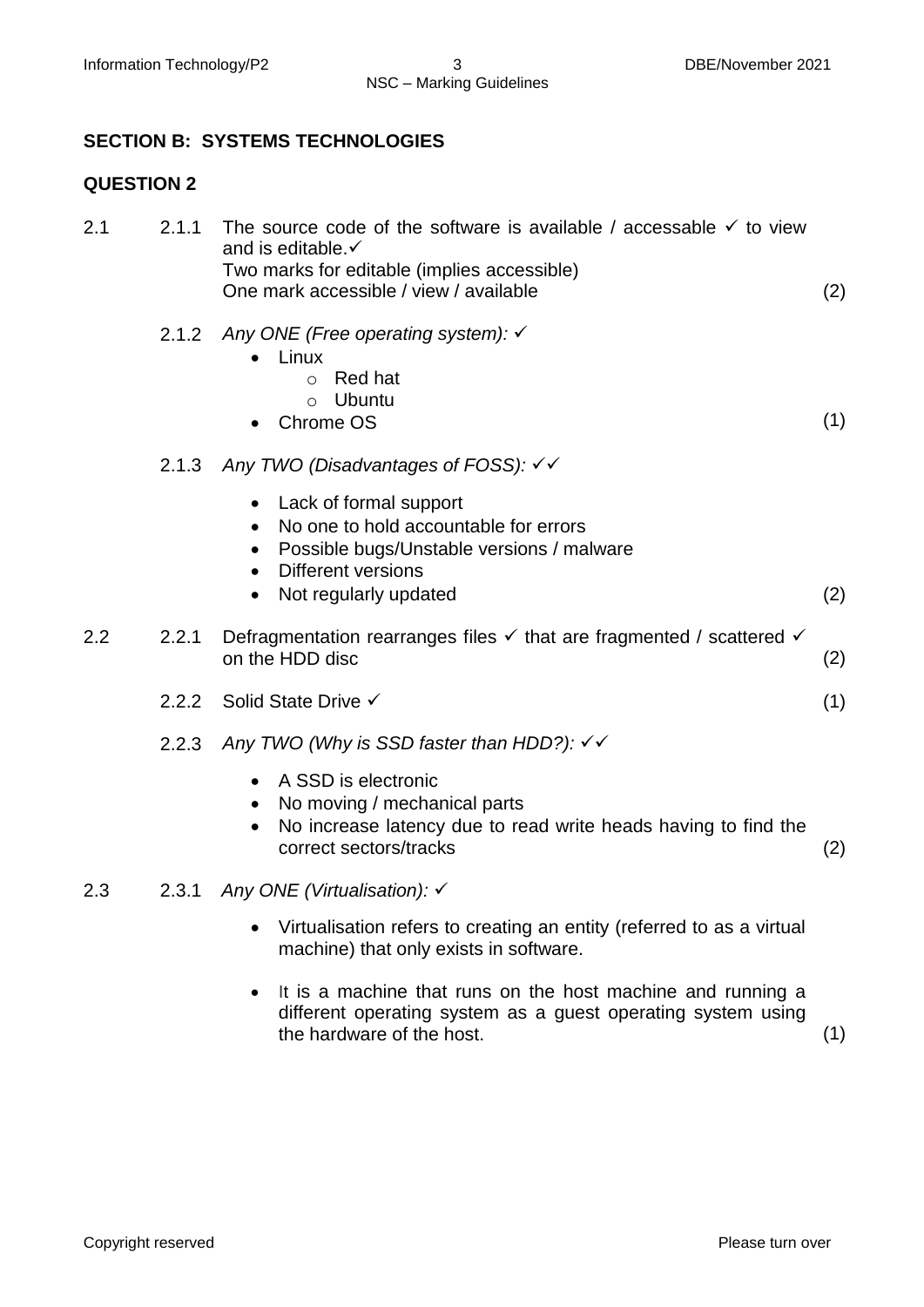#### 2.3.2 (a) *Any TWO (Benefits of SaaS):*

- Minimal setup required / not necessary to install the software on your machine / (minimal effort involved)
- Use less space/resources on your machine
- Pay license fee instead of buying the software/minimal initial cost (saving cost)
- Software is updated automatically on the cloud computers
- New features are regularly added
- Ubiquity use it on any device at any time / can be used from any computer with an Internet connection
- Easy to collaborate or share information with other users
- Scalability E.g. payment per month can vary, etc.  $(2)$
- (b) You pay a subscription fee  $\checkmark$  and gain access software / use of the service  $\checkmark$  (2)

#### 2.4 2.4.1 A full backup is made initially  $\checkmark$  and on set intervals all the changes that have been made to the data gets backed up.  $\checkmark$  (2)

| 2.4.2 Prevents unauthorised access $\checkmark$ |  |
|-------------------------------------------------|--|
| <b>OR</b> an acceptable explanation             |  |

#### 2.5 2.5.1 *Any ONE (Device used for a power outage*)

- Uninterrupted Power Supply (UPS) / power bank
- Inverter with battery/generator / solar power
- Use a mobile device (laptop / tablet) / device with built-in battery  $(1)$

#### 2.5.2 *Any ONE (Connect device to laptop):*

- WiFi/ connect wirelessly/Bluetooth
- LAN / network cable / wired connection

| Also accept HDMI / examples of cables | (1) |
|---------------------------------------|-----|
|---------------------------------------|-----|

#### $2.6$  2.6.1 SOHO  $\checkmark$  (1)

- 2.6.2 Concepts:
	- Suitable example from using a wordprocessor
	- More than one process running at the same time

#### Example:

The word processor will be able to type, spell check, auto save, etc.  $\checkmark$ at the same time.  $\checkmark$ (2)

- 2.6.3 More RAM can store more applications / data  $\checkmark$ 
	- Faster access from RAM  $\checkmark$

**OR**

- Leads to less use of virtual memory
- RAM is faster than virtual memory (2)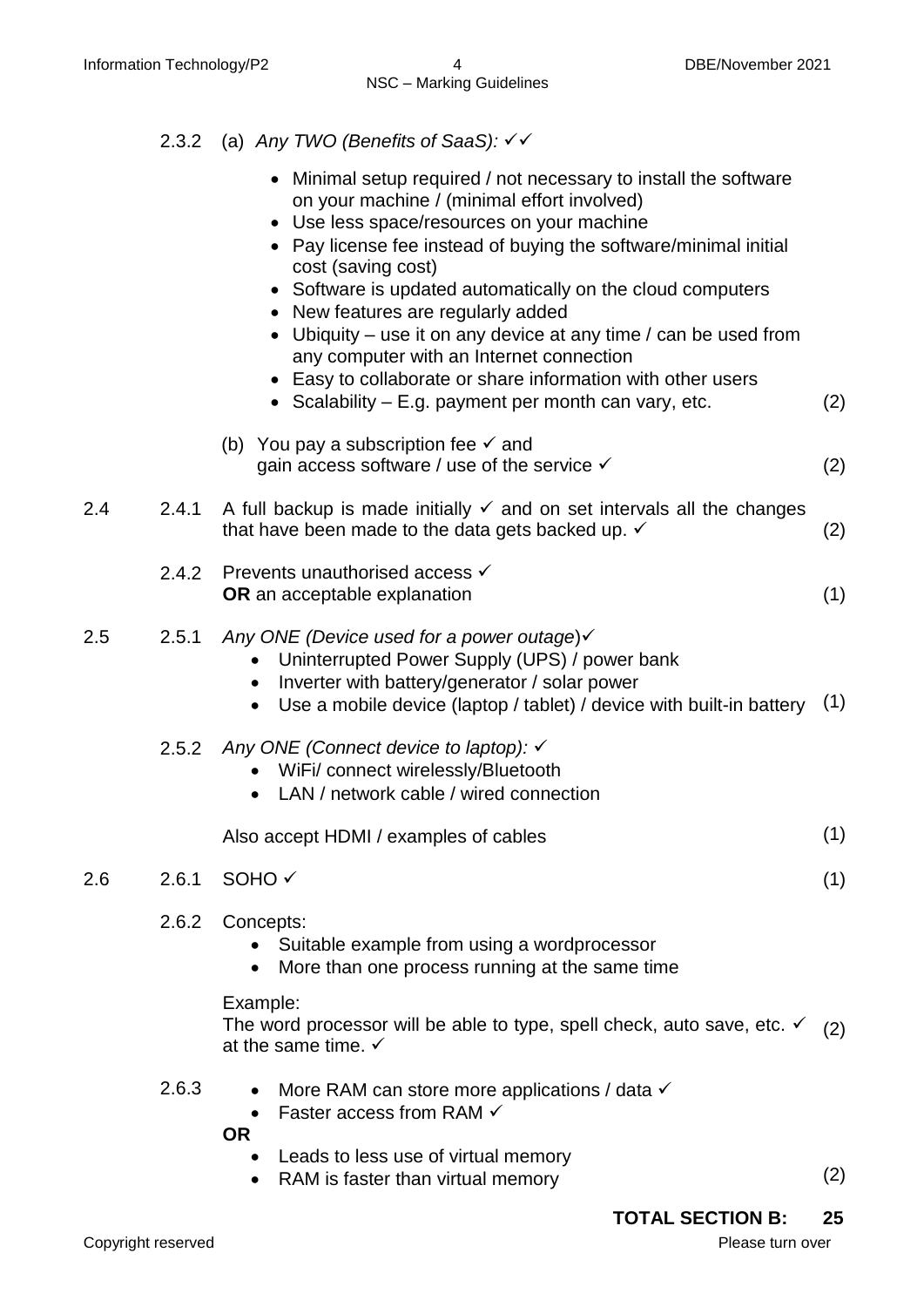#### **SECTION C: COMMUNICATION AND NETWORK TECHNOLOGIES**

#### **QUESTION 3**

| 3.1 | 3.1.1 | Any TWO (Computer network): $\checkmark$ |
|-----|-------|------------------------------------------|
|     |       | Concepts:                                |

- Multiple devices
- Connected with communication medium
- Ability to communicate / transfer / share software, hardware, data and information.

A collection of computers or other computing devices connected via some sort of communication medium to allow users to share software, hardware, data and information. (2)

3.1.2 WAN / Internet *Also accept*: GAN (1)

- 3.1.3 *Any TWO (Disadvantages of network)*:
	- Administrator required/ high expertise
	- Sophisticated security required
	- Malware can spread
	- Cost implications

*Also accept*:

- Device /server /network malfunction can disrupt the network
- Loss of data due to device / server / network crashing (2)
- 3.2 3.2.1 The layout / arrangement of devices  $\checkmark$  in a network. (1)
	- 3.2.2 Star topology requires each of the nodes/devices to be connected  $\checkmark$  to a central hub/switch  $\checkmark$  (independently / individually / its own cable) (2)
- 3.3 3.3.1 *Any TWO (Benefits of VOIP):* 
	- Lower call cost
	- Software is generally free
	- Allows video conferencing / calls
	- Allows you to display / transfer documents, images, and videos all while simultaneously engaging in a conversation (2)
	- 3.3.2 *Any ONE (Requirement of using VOIP):*
		- Internet connection
		- Same software installed on both devices
		- Purchase credits to make phone call to certain numbers
		- Have speakers, webcam, and mic / headset (1)

Copyright reserved **Please turn over the Copyright reserved** Please turn over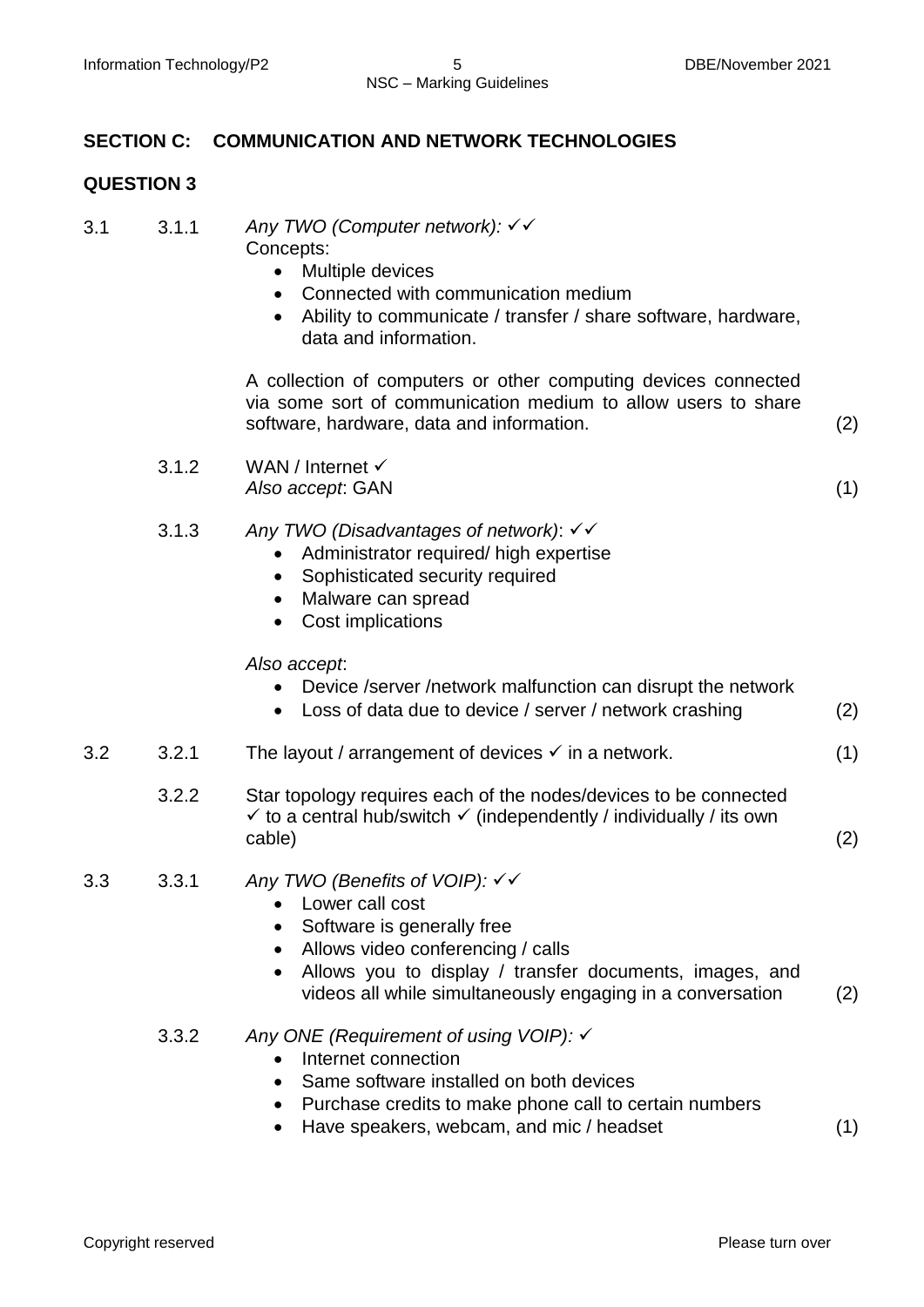- 3.4 3.4.1
- (a) A browser simply displays web pages.  $\checkmark$

*Also accept*

- Used to view web pages
- Web browser is used to run the search engine (1)
- (b) You need a search engine to search for content  $\checkmark$

#### *Also accept*

- With a search engine you do not need to know the URLs
- A web browser can only view pages, not search (1)

#### 3.4.2

- (a) A cookie is a small text file  $\checkmark$  used to store the preferences/settings of a website visited.  $\checkmark$  (2)
- (b) When visiting the same website again, it 'remembers' your profile and applies your preferences automatically.  $\checkmark$

Any answer that implies using user preferences being stored and used (1)

- 
- 3.4.3 Click farms are companies that pay workers / bots / botnets to repeatedly click on website elements / generate 'likes'  $\times$  to artificially 'increase' / 'boost' the status of a product or web page.  $\checkmark$

Concepts:

- Clicks being generated
- Artificially create a status/likes/popularity for a web page (2)

#### 3.5 3.5.1 *Any ONE (Range)*

- Range refers to the measurement of how far data or a signal can be transmitted and received,
- Distance that can be covered

*Any ONE (Bandwidth)*

- Bandwidth refers to how much data you can send through the network per time unit
- Speed of connection (2)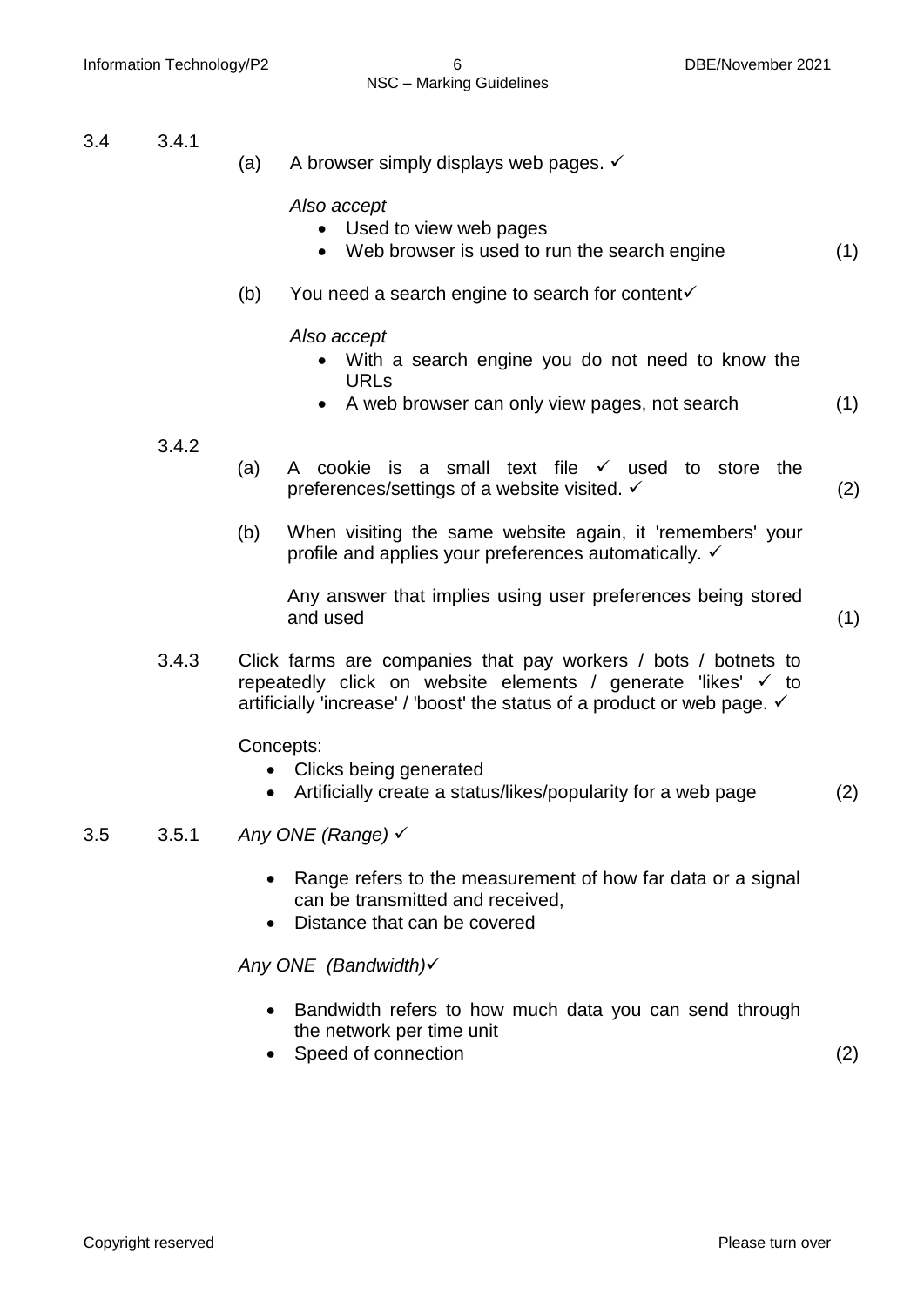3.5.2 Shaping occurs when an online activity gets prioritised over other activities  $\checkmark$  when the network / Internet is busy  $\checkmark$  – only certain online activities are restricted during peak times.

> Throttling reduces bandwidth  $\checkmark$  to all activities when network is strained or once you have exceeded your monthly limit.

Concepts:

- Both happens when there is congestion / high traffic / excessive data usage
- Shaping Limit bandwidth to specific prioritised activities
- Throttling Limit bandwidth on all activities (3)
- 3.6 3.6.1 A digital certificate is used to verify the validity/authenticity of a person or organisation.  $\checkmark$  (1)
	- 3.6.2 *Any ONE (Secure connection)*:
		- There will be an *'s'* in the URL of the website e.g., *https[://www.Google.co.za](https://www.google.co.za/)*
		- There will be a lock symbol in the address bar (1)
- 3.7 3.7.1 *Any ONE (Computer worm):* 
	- A type of malware that exploits weaknesses in an application or operating system / network in order to spread
	- Spreads copies or replicates itself / without interaction
	- Spreads itself over a network (1)
	- 3.7.2 *Any ONE (Activity indicating a computer worm):* 
		- Hard drive space decreases even though no extra files have been loaded on the HDD
		- Performance of the computer decreases
		- Files are missing but not deleted by the user / new files on HDD that were not added by the user
		- Anti-virus software detects a worm and requests a user response to delete the file
		- Emails sent out from computers without the user's knowledge (1)
	- 3.7.3 A firewall is a network security device/software that monitors incoming and outgoing network traffic  $\checkmark$  and decides whether to allow or block specific traffic  $\checkmark$  based on a defined set of security rules

Concepts:

- Monitoring of traffic
- Blocking of unwanted traffic (2)
- 3.7.4 A white hat / ethical hacker / security analyst

*Also accept:* Penetration tester / PEN tester (1) (1)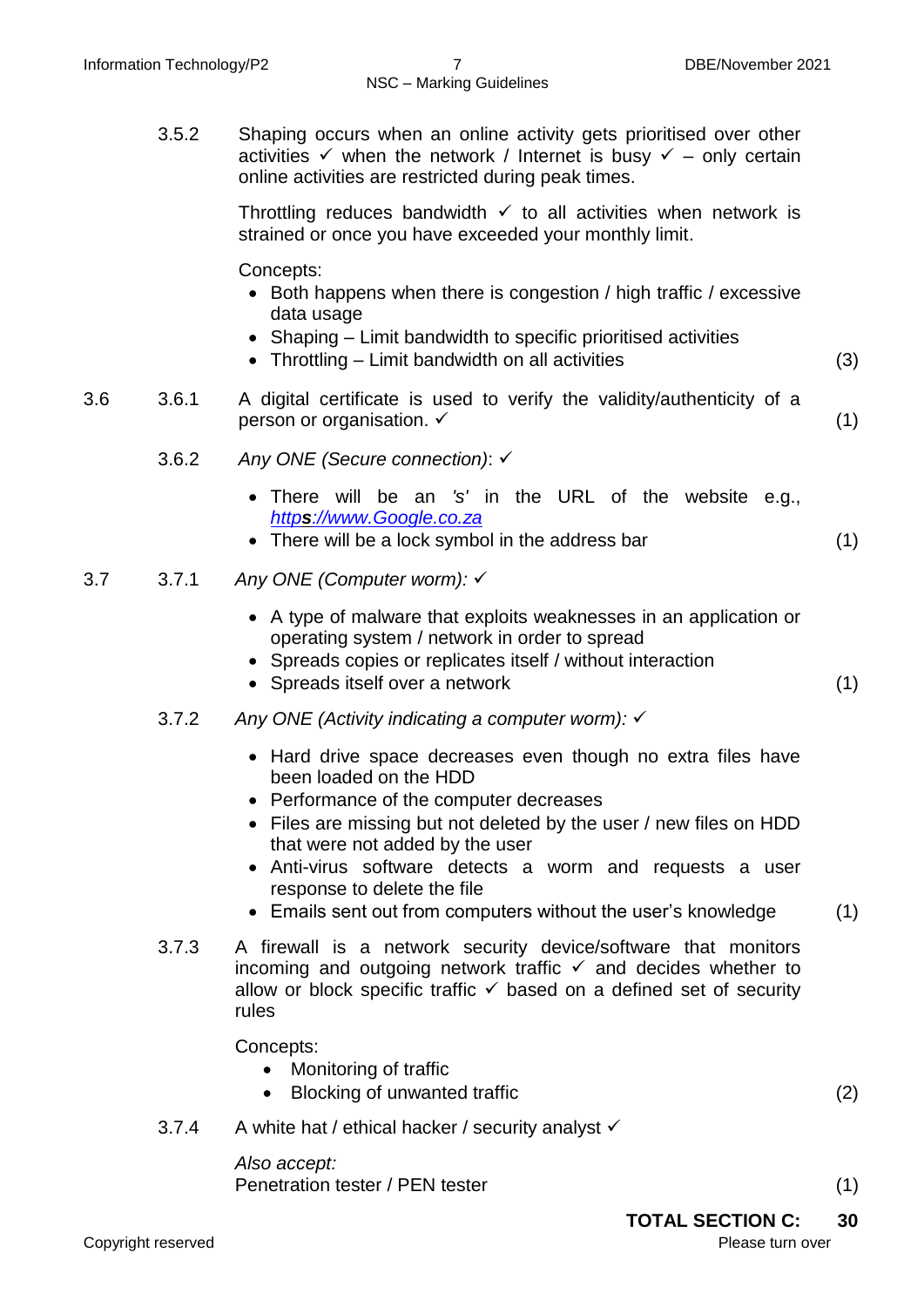#### **SECTION D: DATA AND INFORMATION MANAGEMENT**

#### **QUESTION 4**

4.1 4.1.1 A database containing multiple tables linked together in a relationship. <del>✓</del>

*Also accept*:

- A database containing tables that are linked with primary and foreign keys. (1)
- 4.1.2 *Any ONE* (*Anomaly*) *with explanation*:
	- Insertion anomaly: The database has been created in such a way that the required data cannot be added unless another piece of unavailable/unrelated data is also added.
	- Deletion anomaly: The legitimate deletion of a record of data can cause the deletion of some required data.
	- Update / Modification anomaly: Incorrect data may have to be changed, which could involve many records having to be changed, leading to the possibility of some changes being made incorrectly. (2)
- 4.2 *Any THREE fields with correct data type*
	- ReleaseDate: Date/Time / TDate
	- Price: Currency / Real / Double
	- eMagazine: Boolean / Yes No
	- NumPrinted: Number / Integer / ShortInt / LongInt (3)



| Publisher | <b>Publishes</b> | Magazine |
|-----------|------------------|----------|
|           |                  |          |

Concepts:

- Correct entities / table names included and displayed on diagram  $\checkmark$
- Correct relationship type indicated (One-to-Many)  $\checkmark$ *Any acceptable notation indicating the correct relationship*
- Correct / acceptable action verb describing the relationship  $\checkmark$  (3)
- 4.4 4.4.1 *Any TWO (Aspects of data integrity)*:
	- Completeness of data
	- Accuracy / Correctness / Reliability of data
	- Consistency of data
	- Validity (2)

#### 4.4.2 *Any ONE (Way to ensure data integrity)*:

- ensuring referential integrity
- including validation in your database design
- verify that all the data is correct (1)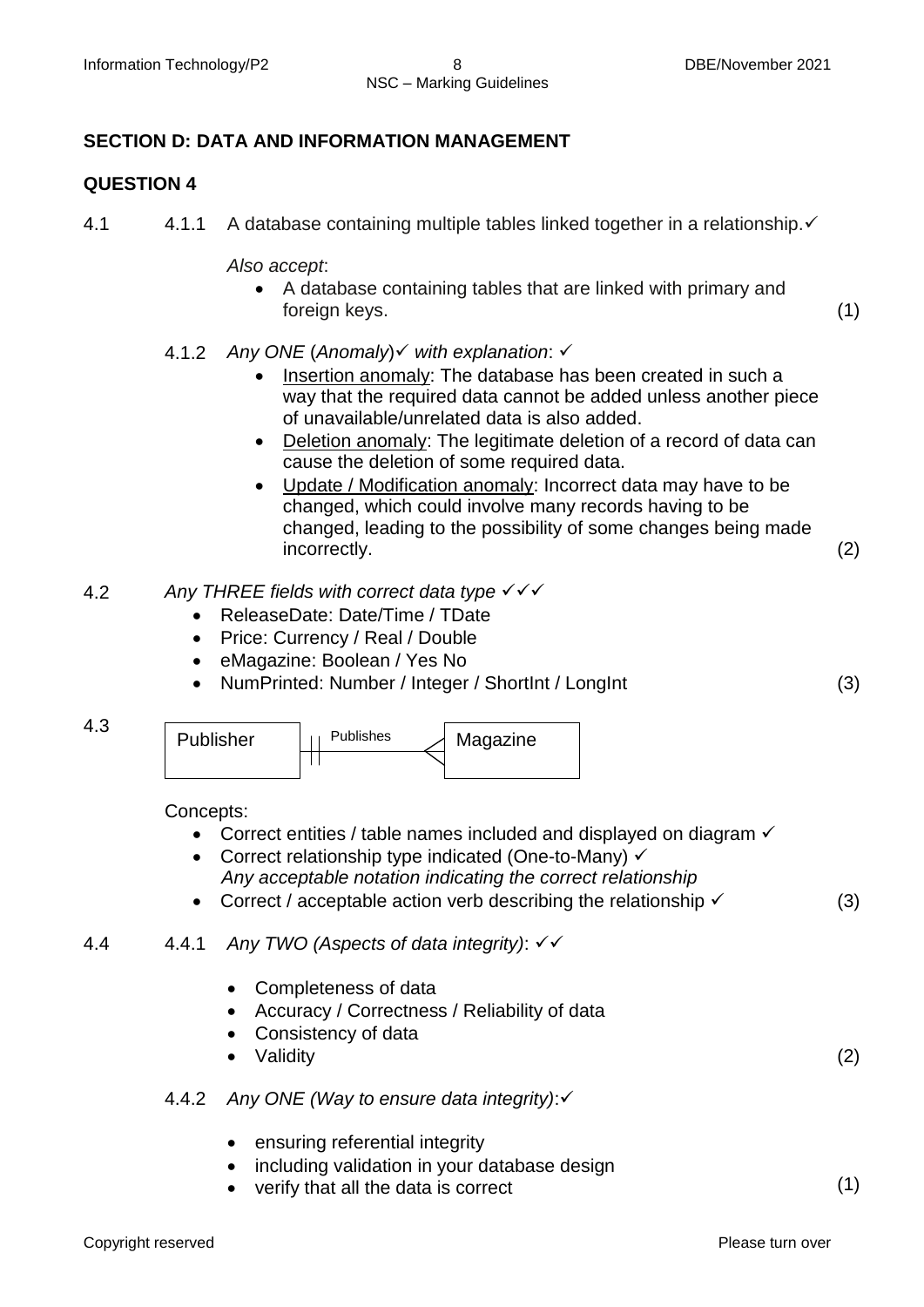- 4.5 *Any TWO (Uses of DBMS)*:
	- Improves the organisational structure / storage of data
	- Reduces redundancy
	- Improves data transfer
	- Enhances data security
	- Improved data integration
	- Minimises data inconsistency
	- Faster data access
	- Better decision making
	- Increased end-user productivity
	- Many operations like insertion, deletion or creation of file or data are easy to implement
	- Prevent anomalies though a correct structure

| Accept any other applicable and correct answer |  |
|------------------------------------------------|--|
|                                                |  |

#### 4.6 *Any ONE (Way to minimise user input)*:

- Default values
- GUI-controls / components / examples of components
- Importing data from other systems / automated input
- Barcode scanner / reader
- RFID  $(1)$
- 4.7 *Any TWO (Benefits of a server based DB instead of a desktop DB)*:
	- Ideal to accommodate large numbers of users
	- to work simultaneously on the database
	- from many different locations (2)
- 4.8 Data warehousing will decrease the size  $\checkmark$  of a database and increase the speed.  $\checkmark$

#### **OR**

Increasing the size of the data warehouse decreases the speed of the data warehouse (2)

- 4.9 *Any ONE (Role of a human in data mining)*:
	- Selecting and preparing data sets
	- Developing data mining software and algorithms
	- Interpreting / verifying results delivered by the data mining software  $(1)$

### **TOTAL SECTION D: 20**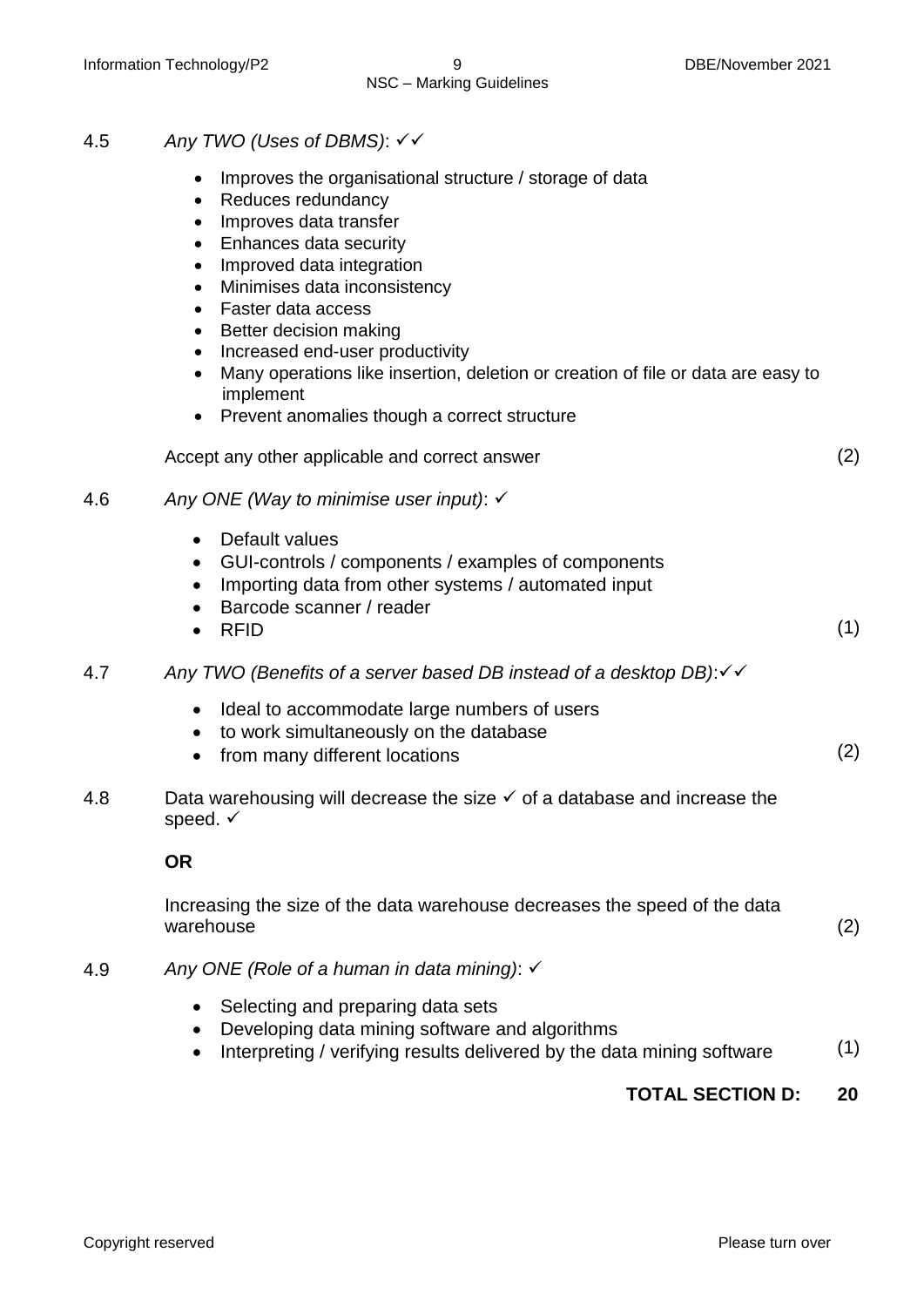#### **SECTION E: SOLUTION DEVELOPMENT**

| 5.1 | 5.1.1 | True $\checkmark$                                                                                                                                                                                           | (1) |
|-----|-------|-------------------------------------------------------------------------------------------------------------------------------------------------------------------------------------------------------------|-----|
|     | 5.1.2 | False $\checkmark$                                                                                                                                                                                          | (1) |
|     | 5.1.3 | False $\checkmark$                                                                                                                                                                                          | (1) |
| 5.2 | 5.2.1 | $6\sqrt{ }$<br>$6 \checkmark$                                                                                                                                                                               |     |
|     |       | Also accept:<br>Any description that indicates both values to be 6                                                                                                                                          | (2) |
|     | 5.2.2 | Input A<br>Input B                                                                                                                                                                                          |     |
|     |       | Temp $\leftarrow$ A $\checkmark$<br>$A \leftarrow B$<br>$B \leftarrow$ Temp $\checkmark$                                                                                                                    |     |
|     |       | All three statements above in the correct order                                                                                                                                                             |     |
|     |       | Display A<br>Display B                                                                                                                                                                                      |     |
|     |       | Accept any variable used as a temporary holder                                                                                                                                                              | (3) |
| 5.3 | 5.3.1 | Any ONE (Syntax error that will be displayed): v                                                                                                                                                            |     |
|     |       | A string value is assigned to an integer type variable<br>Add the StrToInt function<br>Type cast from a String to an integer                                                                                | (1) |
|     | 5.3.2 | if iFirst > iSecond $\checkmark$<br>then sMeal:= 'chicken' $\checkmark$<br>Else if iThird < iFirst $\checkmark$<br>then sMeal:= 'fish' $\checkmark$<br>Else sMeal:= 'burgers' $\checkmark$<br>Concepts:     |     |
|     |       | If and condition<br>Assign correct value to sMeal<br>Else if and condition<br>$\bullet$<br>Assign correct value to sMeal<br>$\bullet$<br>Else assign correct value to sMeal / initialise sMeal at the start | (5) |
|     | 5.3.3 | $B \checkmark$                                                                                                                                                                                              |     |
|     |       | If a list of options are :<br>Only mark the first answer (2 marks)                                                                                                                                          |     |

Subtract 1 mark for every incorrect answer added (2)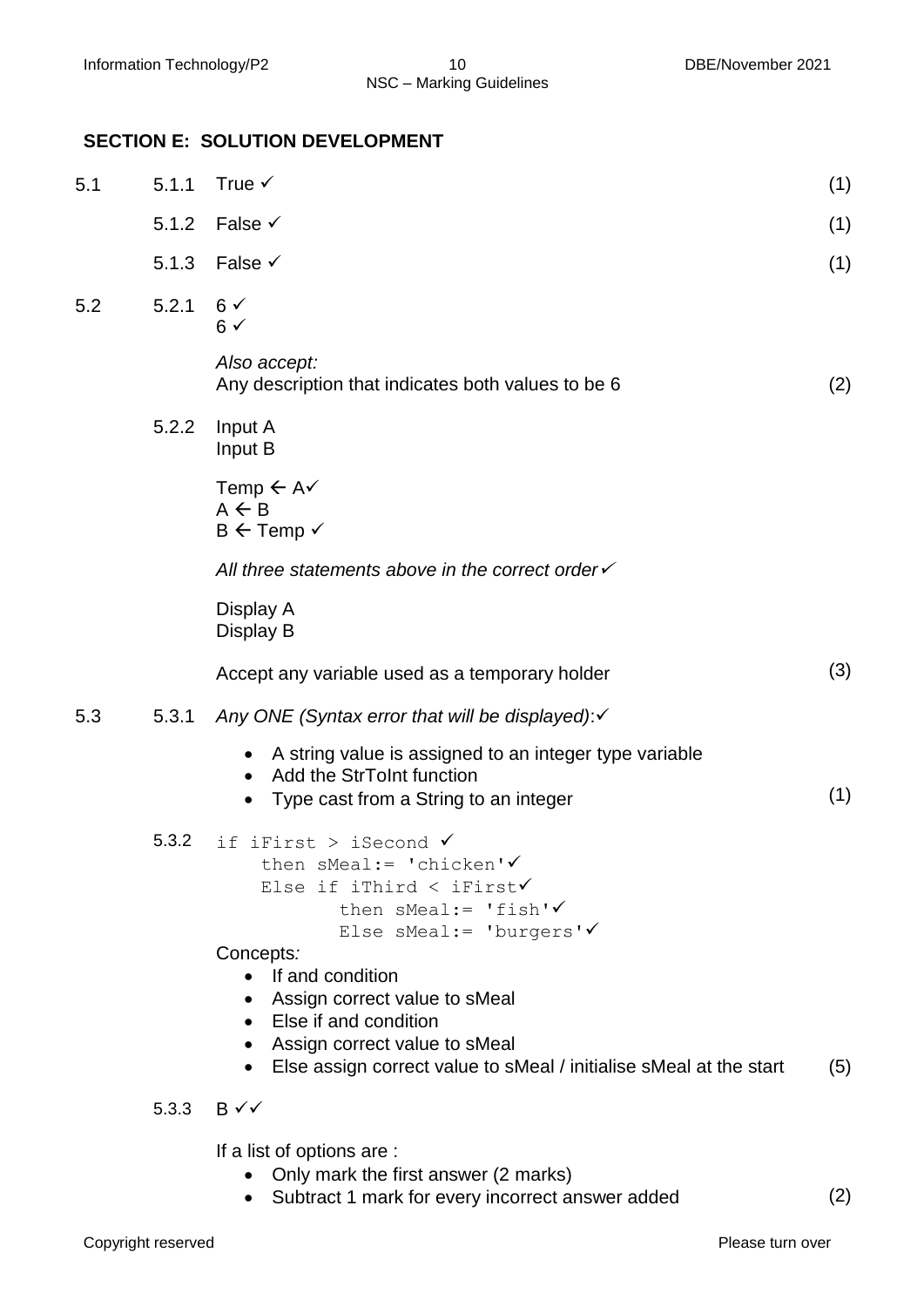5.4

- 5.4.1 *Any TWO (Reasons why UML diagrams are important)*:
	- Specifies the structure or behaviour of an object / Helps to visualise an object
	- Provides a template as a guide to constructing an object
	- Breaks down a complex object into simple parts
	- To list attributes / data types
	- To indicate accessibility of attributes / methods
	- UML is generic, it can be interpreted by any programmer (2)

| 5.4.2 Returns the current value of an attribute $\checkmark$ of an object |  |  |
|---------------------------------------------------------------------------|--|--|
|---------------------------------------------------------------------------|--|--|

5.4.3 setNumCopies()  $\checkmark$  (1)

#### **TOTAL SECTION E: 20**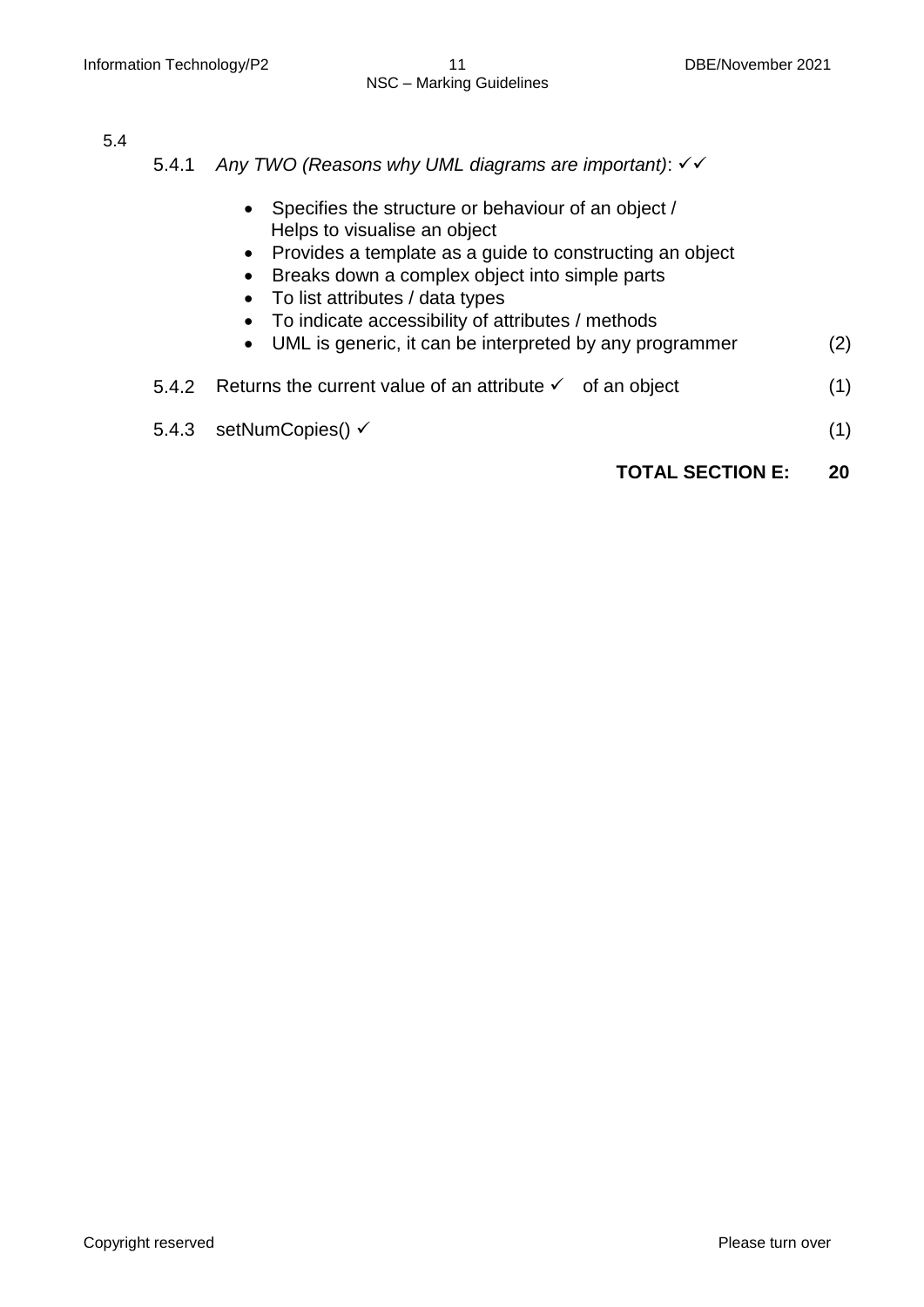#### **SECTION F: INTEGRATED SCENARIO**

#### **QUESTION 6**

6.1 6.1.1 *Any ONE (Example of a local / server side scripting language)*:

- PHP
- **JavaScript**
- ASP.NET
- Node.js
- Ruby
- Perl
- Python
- Lua
- HTML 5  $(1)$ 
	-
- 6.1.2 It allows web developers to design the layout and appearance of web pages once  $\checkmark$  and then automatically updates the design changes done on other web pages  $\checkmark$

Concepts:

- Design the layout and appearance once
- Automatically updates / implements on all web pages (2)
- 6.1.3 SQL is used to interact with the database,  $\checkmark$  and make the website more interactive.

Concepts:

- Interaction with the database/ store and retrieve / extract data
- Makes the website more interactive (2)
- 6.1.4 (a) Location based  $\checkmark$  computing (1)
	- (b)  $GPS \checkmark$  (1)
- 6.2 6.2.1 *Any TWO (Components on the motherboard that can be upgraded)*:
	- RAM
	- CPU
	- Graphics card / GPU
	- I/O cards

*Also accept*

 $\bullet$  HDD/SSD (2)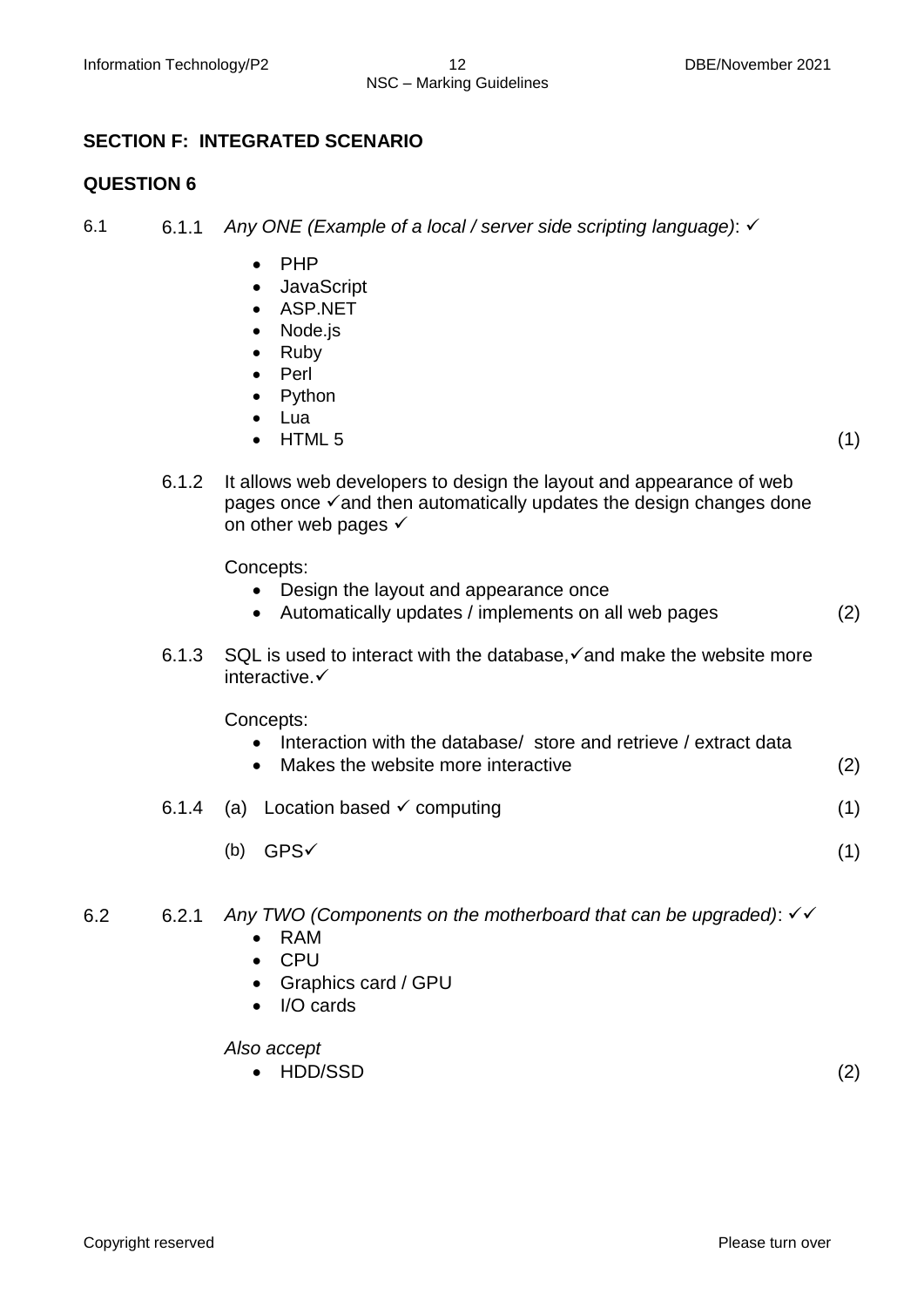|     | 6.2.2 | Any TWO (Benefits of desktop computers over laptops): √√<br>Larger screens<br>Supports modular design / custom design<br>Easily expandable / upgradeable<br>$\bullet$<br>Easier to repair<br>$\bullet$<br>Affordability / lower cost<br>$\bullet$                                                                        | (2) |
|-----|-------|--------------------------------------------------------------------------------------------------------------------------------------------------------------------------------------------------------------------------------------------------------------------------------------------------------------------------|-----|
|     | 6.2.3 | Any ONE (Way to improve the speed of computers without adding<br>hardware) $\checkmark$<br>Disable specific features<br>$\bullet$<br>Run system clean-up<br>$\bullet$<br>Clock manipulation<br>$\bullet$<br>Removing malware<br>$\bullet$<br>Updating of software<br>$\bullet$<br>Closing some applications<br>$\bullet$ |     |
|     |       | Also accept examples that apply to the above                                                                                                                                                                                                                                                                             | (1) |
|     | 6.2.4 | Any TWO (Ways to dispose computers in an eco-friendly way) $\checkmark\checkmark$<br>Recycle the material<br>$\bullet$<br>Dispose at an approved e - waste site<br>Reuse components<br>$\bullet$<br>Donating computers<br>$\bullet$                                                                                      |     |
|     |       | Sell working parts of computers / computers<br>$\bullet$                                                                                                                                                                                                                                                                 | (2) |
| 6.3 | 6.3.1 | Process whereby certain routine office processes are carried out without<br>human intervention√ / process done by a computer / machine                                                                                                                                                                                   | (1) |
|     | 6.3.2 | Any TWO (Advantages of office automation): $\checkmark\checkmark$                                                                                                                                                                                                                                                        |     |
|     |       | Saves time/ complete repetitive tasks faster<br>More accurate<br>Manages digital processes effectively<br>Decrease the workload of workers                                                                                                                                                                               | (2) |
| 6.4 | 6.4.1 | Any ONE (Employees connect to company's network): √                                                                                                                                                                                                                                                                      |     |
|     |       | Hotspot / Access Point / Wi-Fi modem<br>$\bullet$<br>Naming a specific device / setting that can be used to connect to<br>$\bullet$<br>Wi-Fi<br>Network Interface Card (NIC) on the users device<br>$\bullet$                                                                                                            | (1) |
|     | 6.4.2 | Any ONE (Problem with attenuation): $\checkmark$<br>(a)                                                                                                                                                                                                                                                                  |     |
|     |       | Attenuation causes loss of signal strength in networking                                                                                                                                                                                                                                                                 |     |
|     |       | Limits the distance that signals can be transmitted<br>$\bullet$                                                                                                                                                                                                                                                         | (1) |
|     |       | Fibre optic cable√<br>(b)                                                                                                                                                                                                                                                                                                | (1) |

Copyright reserved **Please** turn over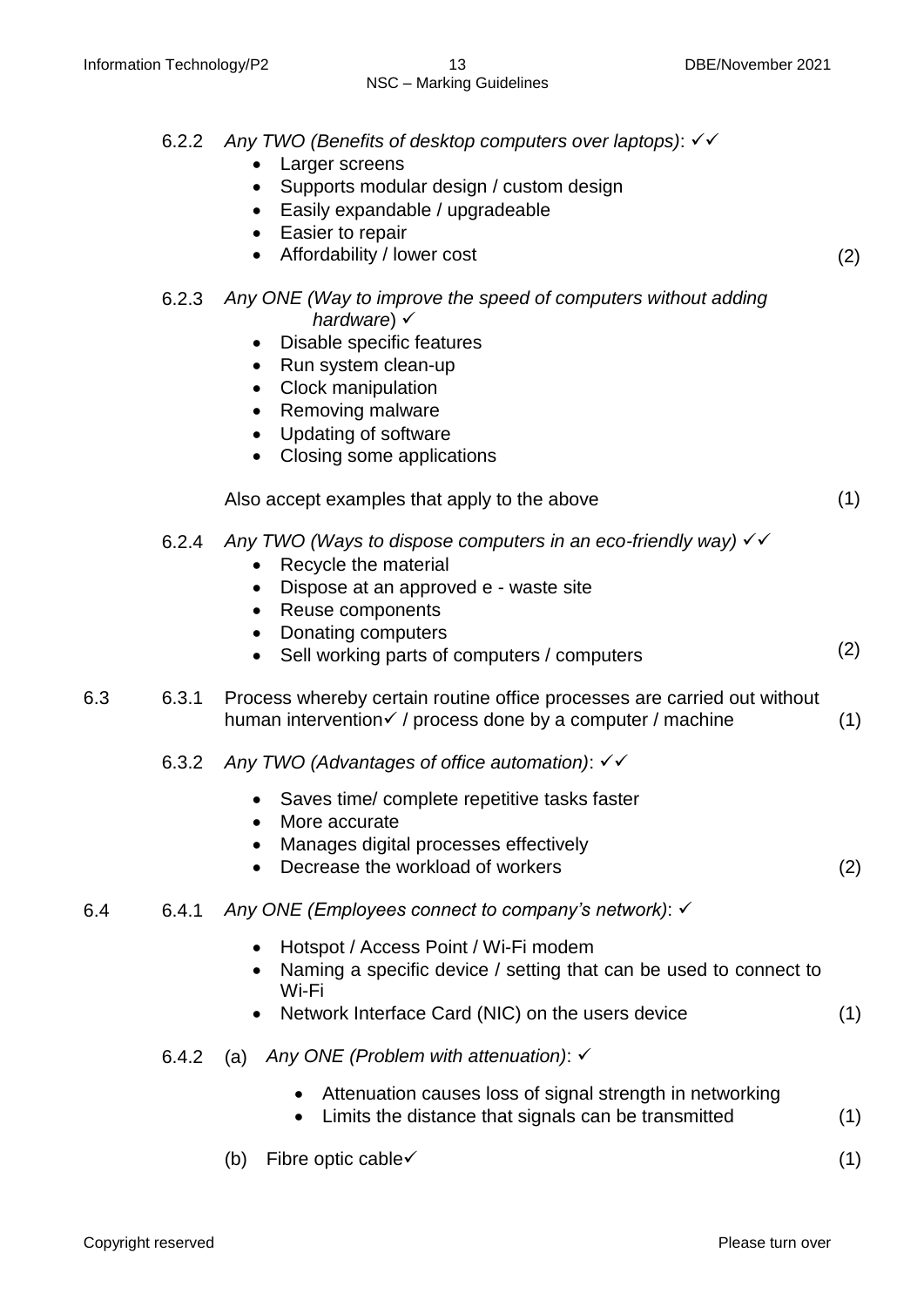|     | 6.4.3 | Any TWO (WiMax more suitable than Wi-Fi): √√<br>Wider range<br>More secure<br>Faster speed / higher bandwidth<br>$\bullet$                                                                                                                                                                                                                                                                           | (2) |
|-----|-------|------------------------------------------------------------------------------------------------------------------------------------------------------------------------------------------------------------------------------------------------------------------------------------------------------------------------------------------------------------------------------------------------------|-----|
| 6.5 | 6.5.1 | Posting of short V text / pictures / audios / videos V                                                                                                                                                                                                                                                                                                                                               | (2) |
|     | 6.5.2 | Any TWO (Negative impact of excessive use of social media): √<br>Anxiety<br>Depression<br>$\bullet$<br>Addiction<br>$\bullet$<br>Overweight / obesity<br>Eye strain<br>$\bullet$<br>Wrist aches / Carpal Tunnel Syndrome (CTS)<br><b>Back aches</b><br>$\bullet$<br>Repetitive Strain Injury (RSI)<br>$\bullet$                                                                                      |     |
|     |       | Also accept:<br>Any appropriate / relevant health issue                                                                                                                                                                                                                                                                                                                                              | (2) |
| 6.6 | 6.6.1 | Internet of Things√                                                                                                                                                                                                                                                                                                                                                                                  | (1) |
|     | 6.6.2 | Any TWO (Ways): √√<br>Wi-Fi / Wirelessly<br><b>Bluetooth</b><br>$\bullet$<br>Cellular<br>$\bullet$<br><b>Satellite</b><br>$\bullet$<br><b>Physical Connection / Wired</b><br>$\bullet$<br>Sensors<br>$\bullet$                                                                                                                                                                                       | (2) |
| 6.7 | 6.7.1 | The processing power of many computers are combined to work<br>together √ to solve a single problem. V                                                                                                                                                                                                                                                                                               | (2) |
|     | 6.7.2 | Any ONE (Example of distributed computing): $\checkmark$<br>Counting the number of stars in the galaxies<br>Finding a solution/cure for the Ebola virus<br>Finding a solution/cure for certain strains of childhood cancer<br>Finding new prime numbers<br>Categorising galaxies<br>$\bullet$<br>Searching for alien life<br><b>Fight AIDS</b><br>$\bullet$<br>Weather modelling<br>Genetic research |     |
|     |       | Also accept any other applicable example                                                                                                                                                                                                                                                                                                                                                             | (1) |